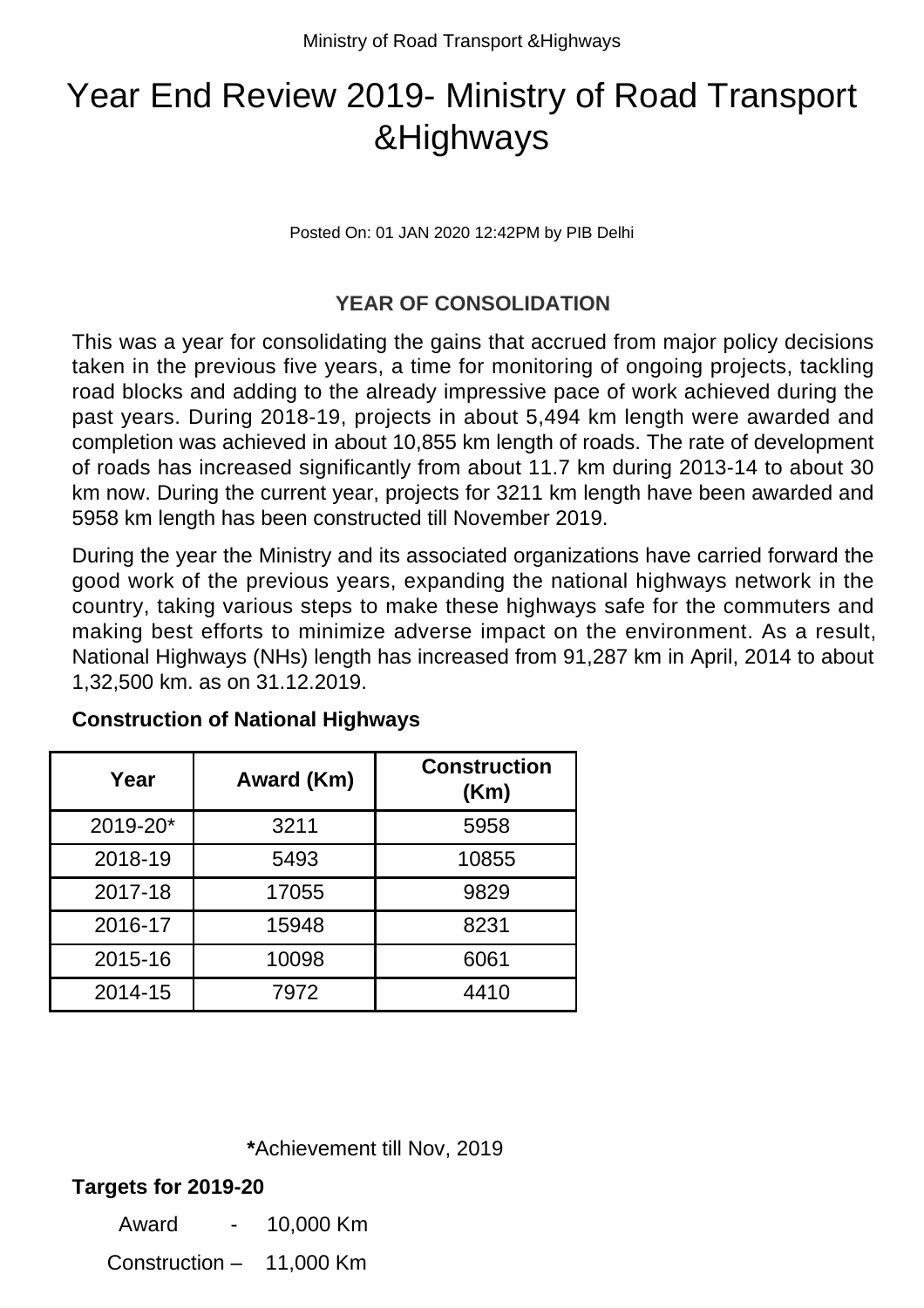Under ToT mode, a bundle of 9 projects with total length of 566 km has been awarded this Financial Year for a concession fee of Rs. 5,011 crores against the reserve price of Rs. 4,998.71 crore. Further initiatives are being taken up to bid out more projects under TOT mode during this Financial Year.

## **Accelerated Development of Highways**

The Ministry proposes to develop additional 60,000 kms of National Highways in the next five years, of which 2500 km are Express Ways/Access Controlled Highways, 9000 kms Economic Corridors, 2000 kms for Coastal and Port Connectivity Highways and 2000 kms Border Road/ Strategic Highways. The Ministry also intends to improve connectivity for 100 tourist destinations and construct Bypasses for 45 towns/cities during this period.

Expenditure of Ministry increased from 33,745 crore in 2013-14 to Rs. 1,37,354 crore in 2018-19. During the current year an expenditure of Rs. 85,275 crore has already been incurred till November 2019 including IEBR of NHAI.

# **Augmenting Finances through Innovative Instruments**

With a view to augmenting sources of funding for NH projects, the NHAI intends to raise Rupees one lakh crore through Toll-Operate-Transfer (TOT) Model of asset monetization in the next five years. Finances are also likely to accrue from Securitization of Toll Revenues as well as the setting up of Infra Investment Trust (InvIT). Other steps being taken by NHAI include financing new projects through National Investment and Infrastructure Fund (NIIF) supported SPVs.

## **Toll Operate Transfer (TOT) and Securitization of user fee receipts of NHs**

With a view to expanding the project base available with NHAI for monetization under TOT mode and for raising finance against toll receipts from identified Public Funded/Hybrid Annuity Model (HAM) projects through securitization, the Cabinet Committee on Economic Affairs (CCEA) has accorded the following approval (vide communication no. CCEA/20/2019 (i) dated 25.11.2019 ):

NHAI is authorized to monetize public funded NH projects which are operational and are collecting toll for at least one year after the COD through the Toll Operate Transfer (TOT) on a case to case basis.

NHAI is authorized to vary the Concession Period between 15 to 30 years depending on project features.

The detailed proposal for every TOT bundle, including the proposed project stretches; estimated concession value &proposed concession period shall be approved by NHAI Board (Authority).

NHAI is allowed to raise long term finance from banks by securitizing the user fee receipts from fee plazas as alternate mode of asset monetization.

Securitization would offer an alternative mode for raising finance against toll receipts from identified Public Funded/HAM projects. Securitization as a model entails the generation of upfront funds against the future cash flows generated by select assets.

## **Infrastructure Investment Trusts**

In order to enhance NHAI's resource mobilization, the Cabinet has accorded the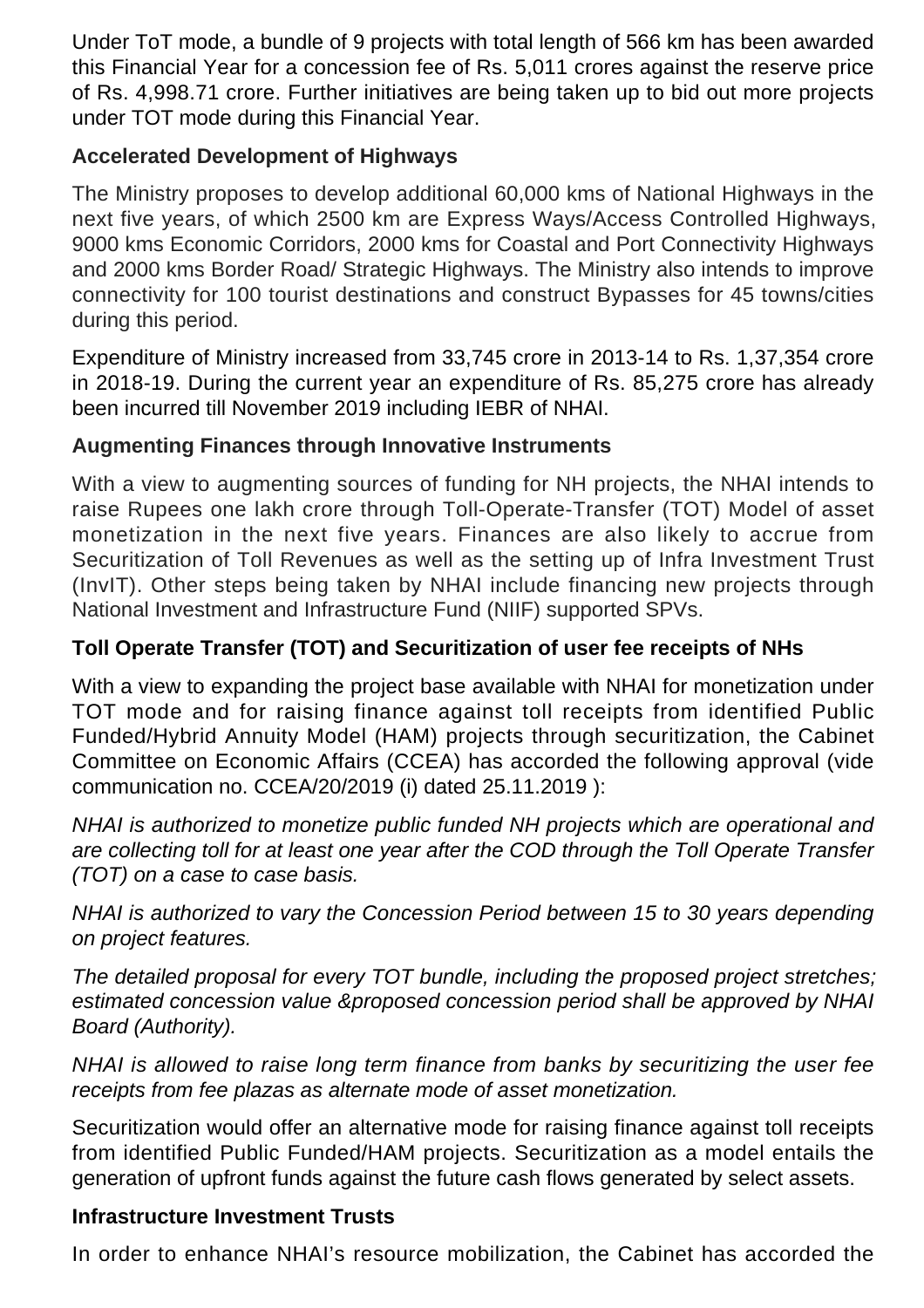following approval (vide communication 39/CM/2019(i) dated 13.12.2019):

NHAI is authorized to set up Infrastructure Investment Trust(s), as per InvIT Guidelines issued by SEBI, to monetize completed National Highways that have a toll collection track record of at least one year and NHAI reserves the right to levy toll on the identified highway.

NHAI is authorized to incorporate SPV(s) which are essential and integral part of the entire InvIT structure.

NHAI is authorized to set up its first InvIT as per the structure approved by NHAI Board and to incorporate two SPVs which are essential and integral part of the InvIT structure:

• An SPV to hold all identified public funded projects to be placed in an InvIT

• An SPV to act as an Investment Manager in the proposed InvIT NHAI is authorized to create a reserve fund from the sums received from InvIT, which shall be kept in a separate account for repayment of debt.

## **Progress of Major Programmes/ Landmark Projects**

The work of major bridge across Sharavathi backwaters, approaches between Ambargodu and Kalasvali in Karnataka and 16 packages of Trans Rajasthan Highways project have been awarded.

A three-lane underpass inaugurated at Parade Road junction near Manekshaw Centre on NH 8 in New Delhi on 12.07.2019. With opening of this underpass, movement of traffic from Airport to Dhaula Kuan has become signal free.

Dasna-Hapur section of Delhi-Meerut Expressway (package-3) in Uttar Pradesh's Pilakhuwa has been inaugurated by the Hon'ble Minister, Shri Nitin Gadkari on 30<sup>th</sup> September, 2019. The completion of this section is expected to further help in decongesting the National Capital Region, bring down pollution levels and reduce travel time significantly.

The integrated bus ports in Cuttack (Odisha) and in Baddi (Himachal Pradesh) have been approved and the DPRs thereon are under progress.

## **National Electronic Toll Collection (NETC) program**

The Ministry of Road Transport and Highways has launched National Electronic Toll Collection (NETC) program which provides for collection of user fee through FASTags based on RFID technology. In order to save fuel, time and pollution and to ensure seamless movement of traffic, it has been decided to enable all lanes in Fee Plazas for electronic toll collection program through FASTags. The Tolling systems would be spruced up to create a digital experience of seamless tolling for all the Highway users.

The Ministry vide letter dated 29<sup>th</sup> November, 2019 initiated the process of declaring "FASTag lane of Fee Plaza" for all the lane to be complied w.e.f. 15<sup>th</sup> December, 2019. However, considering the request of NHAI and that the Citizens inconvenience this condition has been eased for the next 30 days. It has been accordingly decided that depending on the traffic pile up at high traffic volume fee plazas, not more than 25% "FASTag lane of Fee Plaza" may be converted temporarily to hybrid lane by the RO concerned. It should also be ensured that least possible number be converted into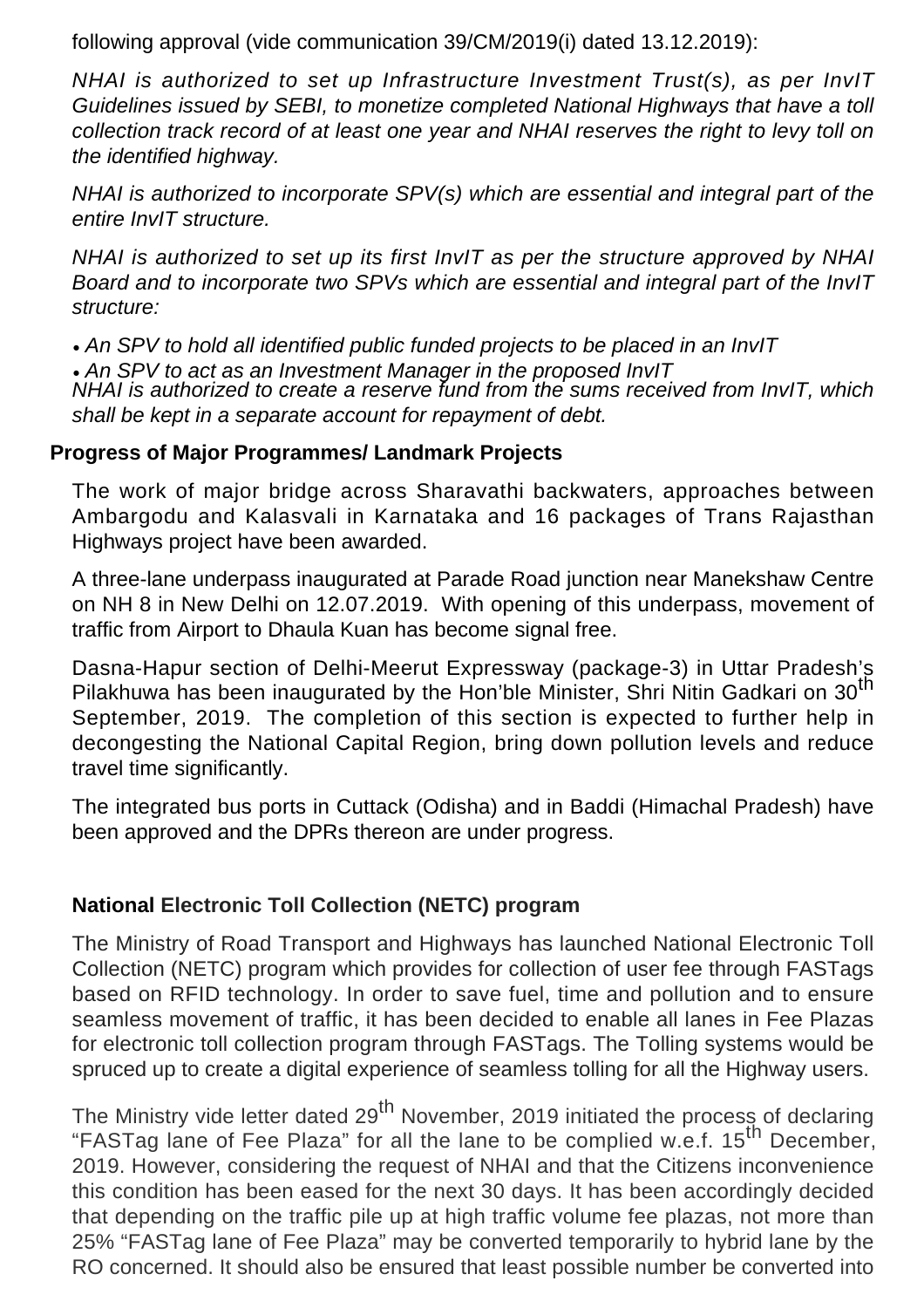hybrid lane and that at least 75% lanes of every fee plaza remain declared and operational as "FASTag lane of Fee Plaza" in order to incentivize the vehicles carrying FASTag. A total of 1,11,70,811 FASTag have been issued till 26.12.2019.

Ministry is trying to bring inter-operability of the FASTags with the State Governments so that a single FASTag can be used both at State Highways Toll Plaza and National Highways Toll Plaza. An NHAI Prepaid Wallet was also launched giving customers the choice of not linking their FASTag to their bank accounts and includes the feature of UPI recharge.

## **Discouraging the use of 'Single-Use Plastic'**

This Ministry has directed all offices/officers/staff to stop use of 'Single-Use Plastic' in office premises, and also to use locally produced environment-friendly products such as Kulhads, clay glasses/plates etc. in place of harmful plastic products.

## **Swachhata hi Seva Campaign (SHS)**

The Government decided that in 2019-20, the 'Swachhata hi Seva Campaign (SHS)' 2019 between 11<sup>th</sup> September, 2019 to 27<sup>th</sup> October, 2019 will focus on Plastic Waste Management as the main theme. For the campaign, Ministry of Road Transport &Highways prepared a detailed Action Plan and the personnel undertook Shramdaan and ensured the collection of all plastic waste on and around National Highways. Efforts for awareness generation were also successful; roughly 69,000 people were mobilized, and shramdaan of around 2,22,226 lac-man hours was done during the campaign. Waste plastic has been used in 56.96 km of road length by Nov, 2019. More roads are being constructed using plastic waste.

# **Road Safety**

## **State Support Programme**

A State Support Programme aimed at incentivising the States to improve their road safety performance is proposed to launched to reduce the overall fatalities by road accidents by 25% by 2024. With a view to accurately recording the accident details so that timely corrective action is undertaken a Geo-Tagged accident data collection programme would be launched under the project "Integrated Road Accident Database (IRAD)". IT based road safety infrastructure would be erected on all the four lane and above Highways. Incidence management systems shall also be provided on all such Highways.

## **The Motor Vehicles (Amendment) Act, 2019**

The Motor Vehicles Act, 1988 is the principal instrument through which road transport is regulated in the country. The same has been amended first time in a comprehensive way after thirty years by The Motor Vehicles (Amendment) Act, 2019, passed by the Parliament and published in the Gazette of India on 9<sup>th</sup> August 2019.

The Act will bring reforms in the area of Road Safety, bring citizen facilitation, transparency, and reduce corruption with the help of information technology and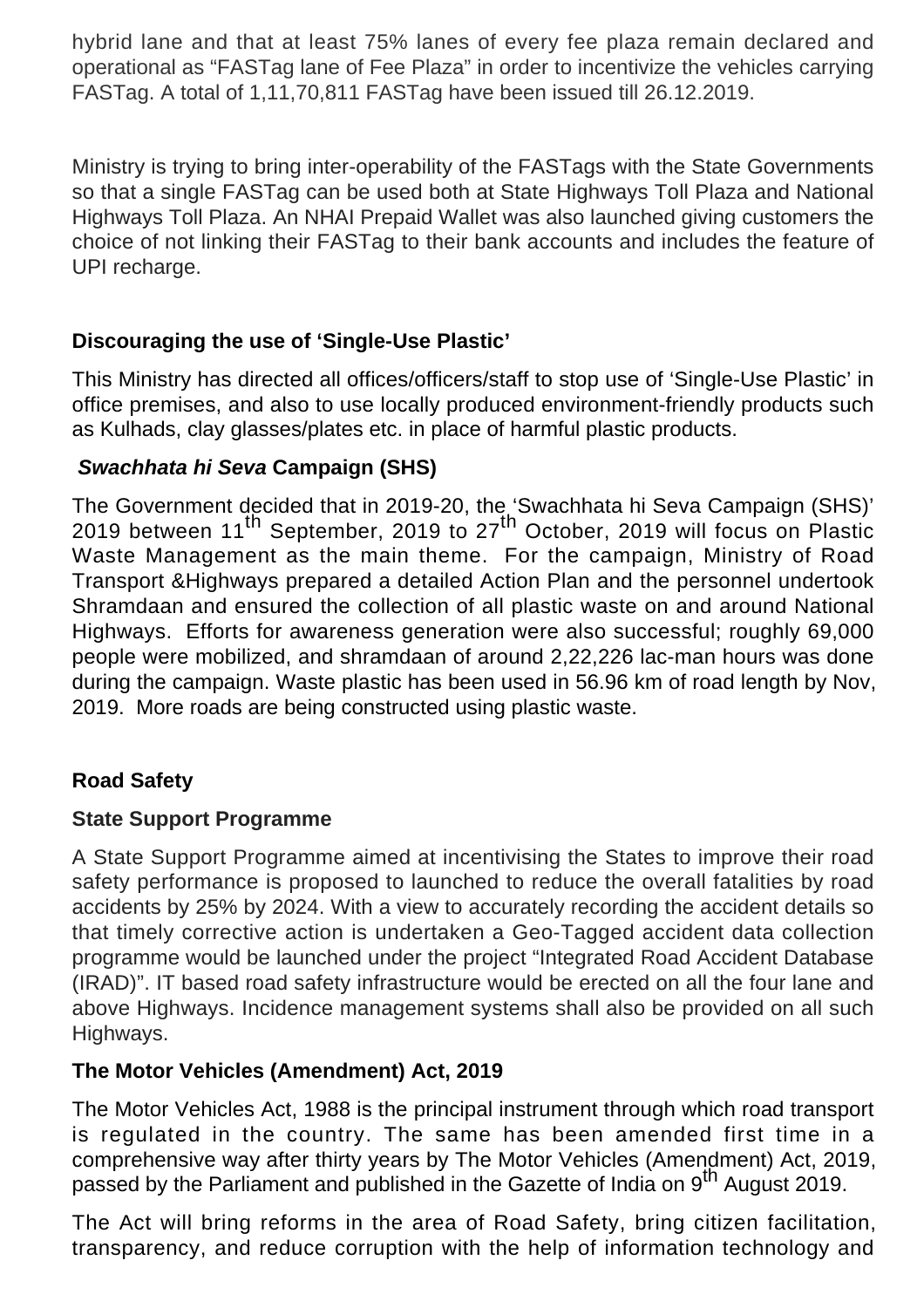removing intermediaries. The Act will strengthen public transport, safeguard and protect Good Samaritan and reform the insurance and compensation regime. It will allow innovation and new technologies such as driverless vehicles, to be tested in live environment and increase efficiency in research. The Act will facilitate Divyang by allowing motor vehicles to be converted to adapted vehicles with post-facto approval and facilitating licence to drive adapted vehicles. The provisions of compensation and post – accident treatment have been amended and measures will be taken provide cashless treatment for accident victims.

## **Road Safety Provisions and Penalties**

- It facilitates electronic monitoring of vehicles for enforcing traffic rules.
- Provision of a refresher training course to obtain the DL after its suspension or revocation for certain offences like over speeding, drunken driving etc.
- Penalties have been introduced for new offences and enhanced for existing offences.
- For offences committed by juveniles-
- penalty of Rs. 25000 and imprisonment up to 3 years for the owner/guardian.
- Digital intermediaries and aggregators (Ola and Uber) will follow guidelines prescribed by the Centre.
- Constitution of National Road Safety Board to render advice on Road Safety and Traffic Management.

## **Citizen facilitation, Transparency and Reduction in Corruption**

- All forms, fees and documents under the Act can be submitted online to avoid human intervention.
- Dealer point registration for registration of new motor vehicles, the onus to apply for registration has been shifted to dealers and the requirement to produce vehicles before authority has been removed.
- Formulation of National Registers for DLs and registrations to bring transparency.
- Automated testing.
- The validity periods for DLs have been extended.
- DLs can be renewed anytime between 1 year before its expiry till 1 year after its expiry to facilitate citizen away from home, visiting abroad, chronic patients etc.

## **Employment facilitation**

- The requirement of minimum educational qualification for license to drive transport vehicles has been removed.
- Scheme for setting up driving schools with the Central assistance.

## **Increased accountability of manufacturers of Motor Vehicles**

• Centre can order recall of motor vehicles for any defect.

## **Insurance and Compensation**

- Constitution of Motor Vehicle Accident Fund.
- compensation for hit and run cases.
- Cashless treatment of road accident victims during golden hour.
- Drivers and Co-driver/helper have been included as third parties, for the purpose of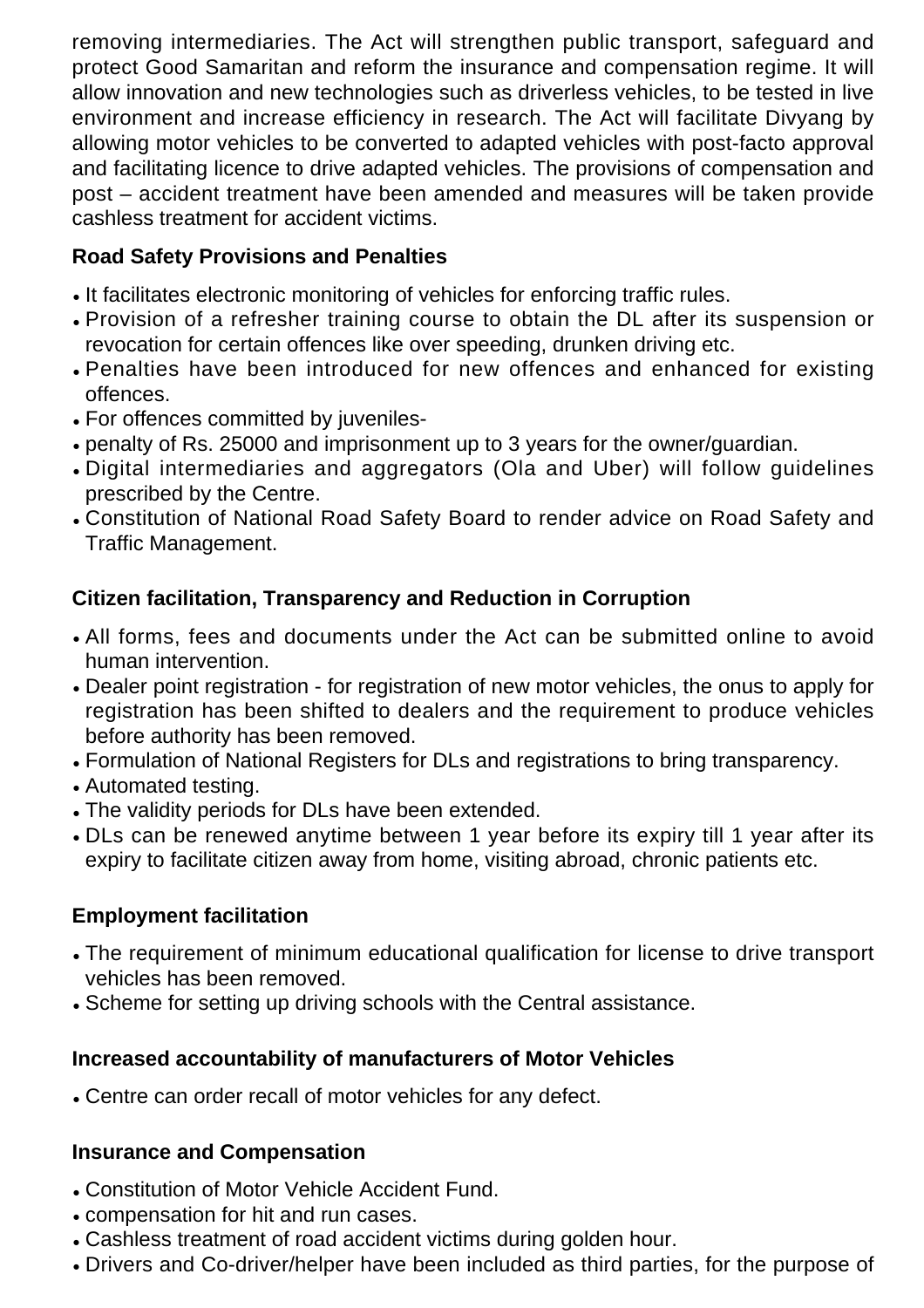#### insurance. **Implementation Status of MVA, 2019**

The Central Government has made operational around 60 provisions of the new Motor Vehicles Amendment Act starting from 1st of September 2019 in whole of India.

- For operations of these provisions there is no requirement of amendment of the rules.
- The provisions implemented from 1<sup>st</sup> of September include provisions relating to-Enhanced penalties for the offences under the Motor Vehicles ActFacilitation of the licencing process so that the citizen can apply anywhere in the State for obtaining the Learner Licence, Driving Licence or RenewalAllowing driving licence holders to apply for renewal any time between one year between one year before its expiry upto one year after its expiry. This will greatly help our citizens working and staying abroad.Facilitation of the process of registration of vehicles process so that the citizen can apply anywhere in the State for registering the vehicles or recording any other changesProvisions which provide for powers to the Central and the State Governments for formulation of rules
- The States are in the process of issuing notifications in regard to the amount to be charged for the offences which are 'compoundable'.

The rest of the provisions would be made operational as soon as the Rules for them have been drafted. The process of formulation of rules is underway and we expect that in the next 2 to 4 months the rules would be in place as it involves detailed consultation.

## **Transport Sector**

The Ministry has notified GSR886 (E) dated  $29^{th}$  November, 2019 to bring amendment in the forms in the Central Motor Vehicles Rules, 1989 in regard to capture of the Mobile Numbers of the owners when availing any service relating to the Registration of the Vehicles. While examining the subject "Management of worsening traffic in Delhi", Department related Parliamentary Standing Committee MHA has also observed that a large number of vehicles of VAHAN data base do not have the mobile numbers. In view of the above, considering the urgency of the issue the relevant Forms in the Central Motor Vehicles Rules, 1989 which pertains to the service relating to the Motor Vehicle i.e. the registration, transfer, Register of Motor Vehicle, Renewal, duplicate copy, grant of NOC, change of address, entry or termination entry for Hire/ Purchase/ Hypothecation are proposed to be amended to include for capturing the mobile number of the owner as and when they apply for availing services.

To ensure ease of doing business at RTOs, it is proposed that from 2020 learning licenses would be issued online, registration of vehicle would be done the same day and App based transfer of license and registration would be made possible.

The Ministry issued Notification bearing No. GSR 784 (E) dated 12<sup>th</sup> November, 2008, vide which it had been mandated that all commercial vehicles manufactured after April 2009 need to have retro-reflective tape applied. This is as per Rule 104 of CMVR. It has come to the notice of the Government that most of the older vehicles, taking advantage of this notification, are taking exemption during their annual fitment test. In this regard, this Ministry vide GSR 80 (E) dated 23rd October, 2019 has mandated fixation of retro-reflective tape on all the vehicles irrespective of date of manufacturing and also notified their specifications. This is expected to enhance road safety.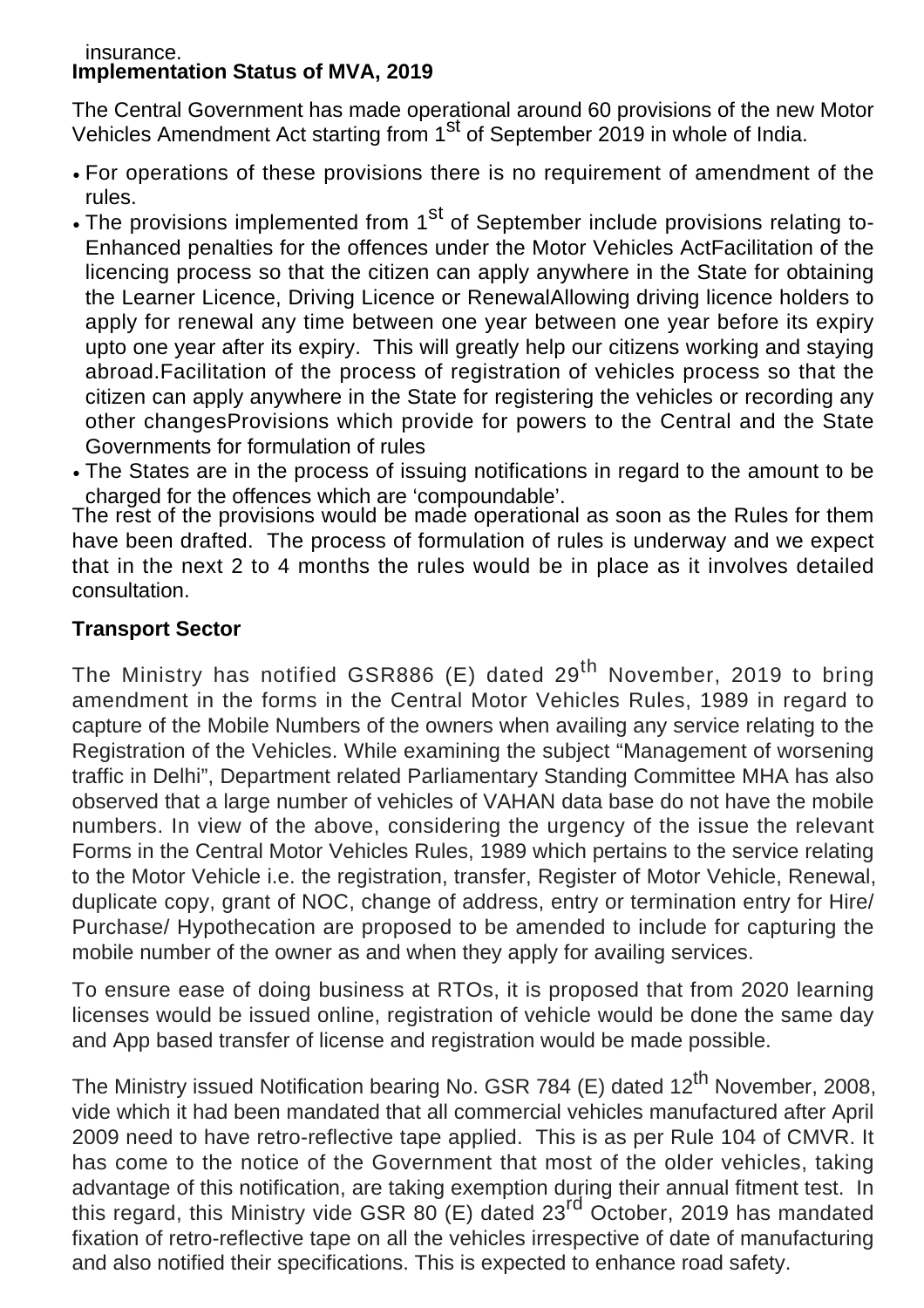Keeping with the demand of economically backward and unemployed persons, this Ministry issued a notification GSR 681 (E) dated 23rd September, 2019 for omission of Rule 8 of the CMVR 1989, wherein educational qualifications have been prescribed for obtaining driving licenses.

In order to ensure compliance of the provisions of the Motor Vehicles (Amendment) Act, 2019, an advisory to all States/ UTs has been issued on 23<sup>rd</sup> September, 2019 to facilitate citizens so that they can use Digilocker or mParivahan app to show Driving Licence, Registration Certificate, etc., in electronic format. The States were also requested that provision for handheld devices for mParivahan or e-challan with requisite 'PoS' machine may be made available to the Enforcement officers.

This Ministry made an amendment in the Central Motor Vehicle Rules, 1989 vide GSR 527 (E) dated 6.6.2018, which provides for online IT based linkage of PUC certificate with VAHAN database. The States through an advisory dated 23<sup>rd</sup> September, 2019 have been requested that the information relating to the PUC check should be made using the online system being provided by the Ministry and the data should be made available to citizens in 'electronic form' also on the m-Parivahan platform.

With a view to enhancing the security features in a vehicle, the Ministry has issued a draft notification GSR 521 (E) on  $24^{\text{th}}$  July, 2019, allowing the motor vehicles and their parts, components, assemblies, sub-assemblies to be affixed with permanent and nearly invisible microdots that can be read physically with a microscope and identified with ultra violet light sources.

In order to combat the issue of pollution by encouraging usage of less polluting fuel, the Ministry issued a draft notification GSR 522 (E) dated  $24<sup>th</sup>$  July, 2019 regarding emission standards for additional alternate fuels.

The Ministry, in keeping with the demand of economically backward and unemployed persons, has issued a notification GSR 681 (E) dated 23<sup>rd</sup> September, 2019 for omission of Rule 8 of the CMVR, 1989, i.e., the minimum educational qualification for driving transport vehicles.

Draft notification has been issued on 19.06.2019 to exempt Battery-Operated Vehicles/electric vehicles from paying registration fees.

This Ministry has authorized and provided for one more Vehicle Testing Agency for The ministry has addited and provided for one mere vehicle results rightly for Testing of Vehicles. As per the notification dated 18<sup>th</sup> July, 2019, GSR 511 (E) the Ministry through amendment in Rule 126 of the Motor Vehicles Amendment Rules, 1989 has added 'National automotive Test Tracks (NATRAX) Indore'. This will ease the workload and pressure on the existing vehicle testing agencies such as ARAI, ICAT, ARAI, GARC, etc.

## **Data on "Road Accidents in India 2018"**

Ministry of Road Transport and Highways has released its annual publication on 'Road Accidents in India, 2018'. It provides data on accident related deaths and injuries, calendar yea- wise, based on information supplied by the Police Department of States and UTs. As per the Report, Road accidents in the country have increased marginally by 0.46 % during 2018 with the year seeing 4,67,044 road accidents as against 4,64,910 in 2017. The fatalities during the same period have also risen by about